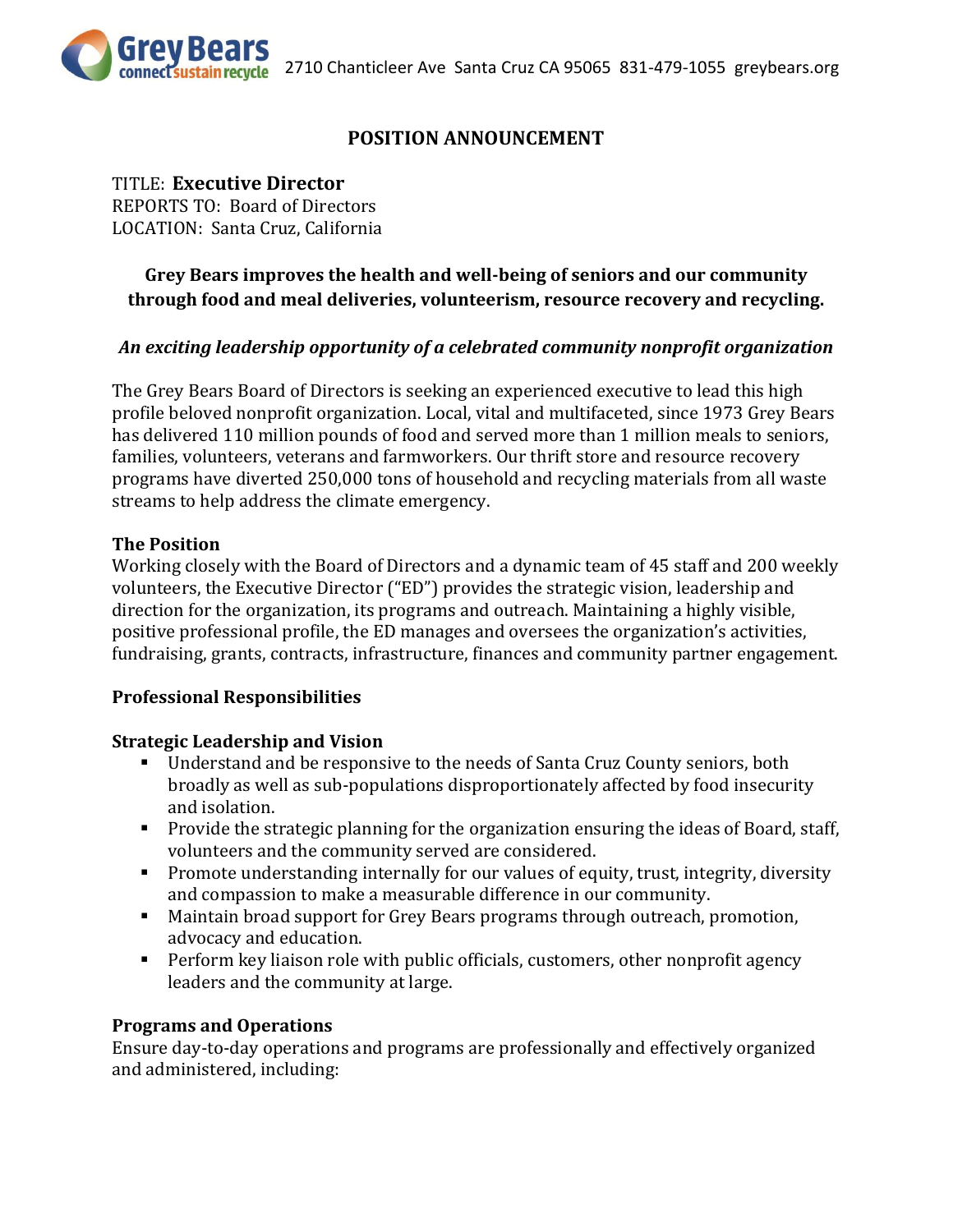- Facilities management, capital equipment investments and safety.
- Food warehouse, cooling, commercial kitchen and infrastructure.
- Nutrition programs and outreach, supply chain and logistics.
- Assure success of thrift store, donated goods, electronics refurbishing, merchandising, and retail/online sales services.
- Monitoring local, state, national and international trends in recycling industry.
- Ability to delegate, set priorities and support policies and procedures to improve operations while also fostering streamlining, innovation and growth.

### **Board Relations**

- Serve as the primary staff to the Board, providing advice and information regarding policy decisions to support organizational goals.
- **Provide leadership of strategic plans, long-range goals including capital fundraising** campaign, and introduction of new programs and strategies.
- Lead and manage the organization on behalf of the Board who delegates all management responsibilities to the ED, including providing work direction to departments as high-functioning teams.

## **Development, Communications and Relationships**

- Establish and implement fundraising strategies including Board development activities, individual and business donors, special events, foundations, grants, public funding and planned giving.
- Advocate and provide visibility for Grey Bears by serving as a credible, articulate, and effective spokesperson, both in person and in writing.
- Research and advise staff and Board on emerging trends, public policies and other program related issues.
- Lead and support organization communications including marketing, public relations, advertising, newsletter content, social media and other community outreach materials to promote programs, fundraising, visibility and reputation.

# **Organizational, Financial Management and Administration**

- Provide strategic financial input, leadership and decision making on business issues.
- Oversee preparation of the operating budget, including capital and personnel needs, and monitor the financial and human resources functions.
- Supervise recruiting, coaching and evaluation of staff in collaboration with organization leaders and encourage staff development to enrich competencies.
- Ensure succession planning is actively being engaged at all levels of the organization.
- Ensure all appropriate legal requirements regarding operations including public accountability, compliance, and consistent application of policies and guidelines.

## **Qualifications**

- Strong business acumen, operational scaling experience, and the ability to set priorities with a results- and data-driven orientation.
- Ensure effective operation of programs and activities in coordination with department staff, volunteers, board, public officials, and collaborative agencies.
- Adaptive thinking, initiating and problem-solving.